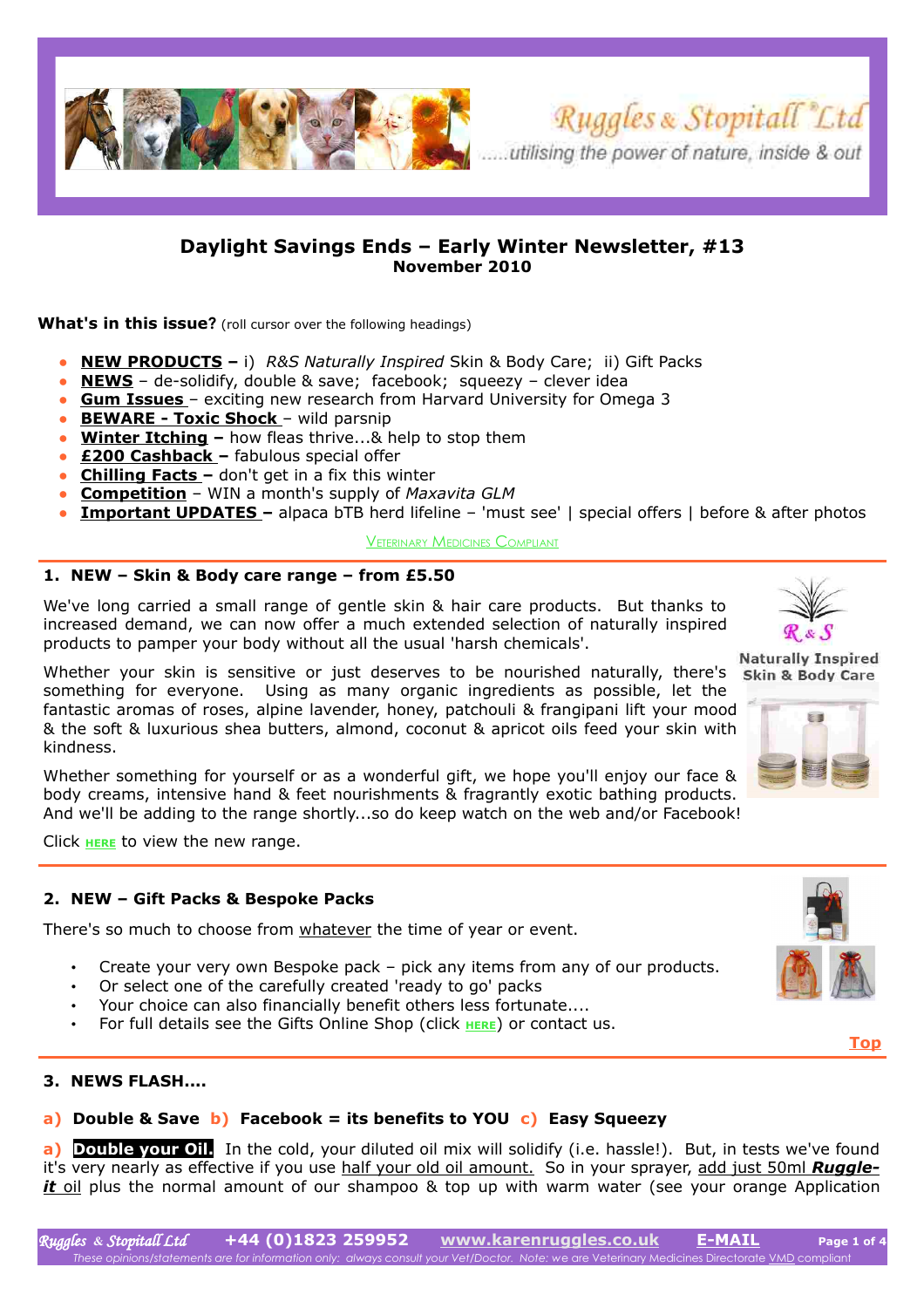Notes too – recently revised to reflect this update).

- **You Win** = your neat oil goes twice as far, i.e. 500ml oil becomes **5 litres** of diluted bug mix; and
- **You Win** = it's less hassle and it helps you beat the Austerity season!
- **But** as you'll be needing less, do please tell your friends about us so that lots more animals can benefit from Mother Nature's brilliance whilst it's halving your bills!

## **b) Facebook.** We've joined...better late than never!

Whether you love or hate the idea, it's a brilliant way to keep up with the very latest news, discounts, new products, competitions, & to share ideas & photos with fellow 'naturally inspired' souls.

- If you're not already a 'Facebook Friend', take a look **[HERE](http://tres.mylogomail.com/sendlink.asp?HitID=0&StID=8888&SID=6&NID=184320&EmID=9741335&Link=aHR0cDovL3d3dy5mYWNlYm9vay5jb20vcGFnZXMvVGF1bnRvbi1Vbml0ZWQtS2luZ2RvbS9SdWdnbGVzLVN0b3BpdGFsbC1MdGQvMTUwMTcwMjI1MDE0OTM2P3JlZj10cw==&token=5dfc24c02d60010d269f117add17c166d1e70450)** for what you're missing!
- We hope you'll click the 'Like' button on the Facebook page too Like

**c) Squeezy Peazy!** Thank you to Mrs H for this useful tip for re-using your old *Ruggle-it* oil & shampoo bottles.

 a) When finished with one of our bottles, fill up with some *Ruggle-it* **diluted oil mix** & use like a Squeezy bottle – the pourer lid means you can very accurately get the mix into deep coats/fur/feather. Or

 b) for cats/animals who don't bath and/or to assist with grooming thick coats, fill your old bottle with a couple of teaspoons of our shampoo & top up with warm water. Shake well & then drizzle onto coat; either gently massage in (they think you're just petting them!), or brush/comb through.

**[Top](#page-0-0)**

## <span id="page-1-1"></span>**4. Gum Troubles - Omega 3 NEW research – Humans/(Pets)**

Hot off the press from Harvard Medical School. Omega 3 (OM3) fatty acid intake is inversely associated with **periodonal intervalse in the US** population according to research published in the *Journal of the American Dietetic Association*.

The study from 1999-2004 had 9,000 adults participating & the data demonstrated a reduction of approximately 20% in **periodontitis in all periods** *[gum issue\*]* prevalence. DHA (docosahexaenoic acid) & EPA (eicosapentaenoic acid) polyunsaturated fatty acids are the key players (and to a lesser degree ALA (alpha-lilnolenic acid)). Both our Flaxseed & Pet fish oils are OM3-rich; but DHA/EPA is more bioavailable in fish oil so for pets this could be especially good news ….another benefit from giving your pets a daily pump of our OM3 oil! To read the full article at www.nutra.com, click **[HERE](http://www.nutraingredients.com/Research/Omega-3-may-reduce-gum-disease-Study/?utm_source=Newsletter_Product&utm_medium=email&utm_campaign=Newsletter+Product)**.

"G*iven the evidence indicating a role for n-3 fatty acids [OM3] in other chronic inflammatory conditions, it is possible that using n-3 fatty acids for gum disease could have added benefits for other chronic diseases associated with inflammation"* stated Dr Asghar Naqvi's researchers.

Not only is a) this new study exciting but b) the above statement too. It reflects our focus (based on studying masses of research) for "going to the body's engine" to help it work optimally, rather than using lots of sticking plasters for 'symptoms' (whether for sickness, inflammation, ageing bodies, etc.). It *can* save a lot of money too! The engine runs the car/body – make it happy & the potential for 'good health' is huge!

• **OM3-rich Wild Salmon oil for Pets** (or Flaxseed oil for Humans) - click **[HERE](http://www.karenruggles.co.uk/shop_pages/omega3_shop.htm)**

[\* Blacked out text **dec** are words which would contravene the VMD regulations by which we try to adhere] **[Top](#page-0-0)** 

# <span id="page-1-0"></span>**5. Beware of Toxic Shock in the fields – pets, large animals & humans**

In the November issue of *Horse & Rider* magazine there was a 'star letter' from Ms Karn in West Sussex.

Wild Parsnip now grows extensively in the UK but especially in the South East of England.

It's toxic & can cause severe burns to soft-skinned animals & humans that touch it. Ms Karn's picture of her horse's muzzle was shocking....the skin had melted off & was red raw.

Click **[HERE](http://www.karenruggles.co.uk/ruggleit_pages/ruggleit_newsletters/wild_parsnip.htm)** for information & photos (of the plant & the damage it can cause to skin...); it may take a short while to open.

As ever, it's better to be forewarned so we & our animals can try & avoid it. **[Top](#page-0-0)**



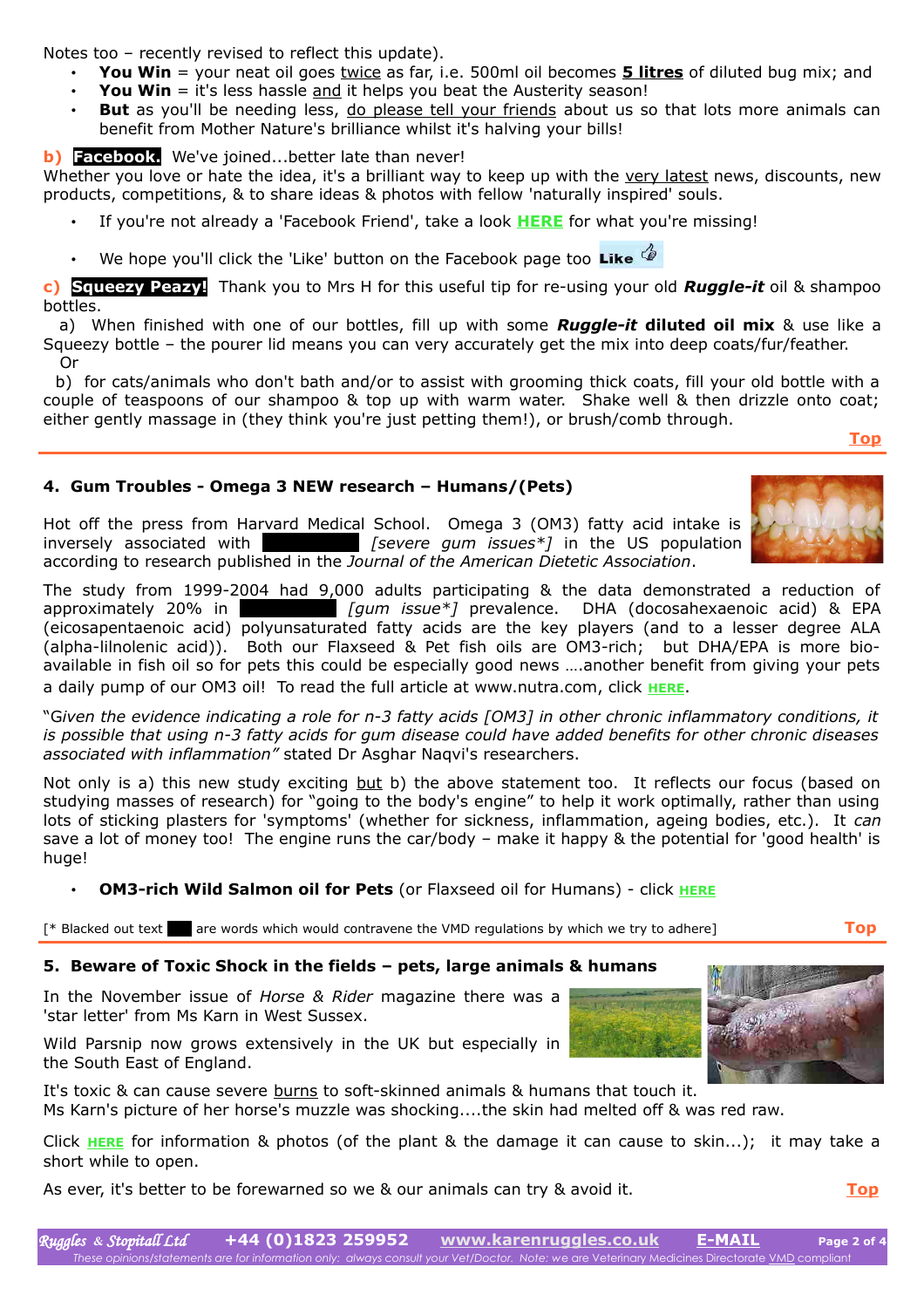# <span id="page-2-2"></span>**7. Central Heating, Fleas, Itching**

If your pet is itching in the cold months, whilst it still can be mites (they are **very** active this November although you're unlikely to see them as they're all but invisible), it could be fleas thanks to our central heating making our homes havens for critters.

**Idea.** Rather than grabbing a chemical spot-on, give your pet's skin & your pocket a break & try the *Ruggle-it* shampoo (as a bath or even spray on).

## **Did you know** that

- 1. flea larvae feed on skin debris & adult flea droppings;
- 2. adult fleas eat only blood;
- 3. the female flea lays 4-8 eggs after each blood meal;

<span id="page-2-1"></span>**6. £200 Cashback – helping animals ride out the recession!**

another way R&S Ltd is trying to help animals ride out this 'recession'!

legal fees & have your cash released super-quick.

<span id="page-2-0"></span>**8. Chilling Facts. Horses, Alpacas, Farm animals** 

Nourish the 'engine' & it's amazing how well it can cope.

Don't let the cold weather threaten our grass-eating animals.

- 4. the eggs hatch in c 10 days;
- 5. fleas can live for 2 years; and
- 6. lay 1000 eggs!

properties nationwide.

## **Suggestions.**

Bath your pet as per your orange Application Notes...the shampoo leaves a slight residual in the hair that critters detect & hate.

If you can't bath, try putting a bit of the shampoo & warm water in a sprayer, comb some hair back & spray onto the skin/hair. Spray all over or try just in some key places like between the top of the shoulder blades, around the neck, in the armpits, across the belly & the insides of the top of the back legs as well as around the paws/ankles.

 **●** You can also smear some of the semi-solid salve all around the insides of the ears (just do it very gently) as well as inside collars.

Wash bedding (pet and/or human) in your machine with some of our shampoo (about a dessertspoon) – it'll smell nice to us & be kind to sensitive pet skin, but critters will still run miles from it!

For external living pets, spray the bedding with the diluted oil mix once every few weeks (see the NEWS FLASH section above for 'winter' ratios).

If you'd like to sell your home or property **FAST**, whether just to release some extra funds, an unwanted inherited property, divorce or for any other reason, they can give you an offer within 48 hours, pay your

However, in case it helps your beloved animals, we've negotiated **a £200 cashback** to you if you complete a deal with them. Naturally its 100% confidential...so we never know who contacts them. Just

From frosty fields, over-cold drinking water, the elderly feeling the cold, to a hard day's hunting, long days traveling, racing or competing, struggling to breathe when kept indoors, a stressful episode, or perhaps weaving & sucking on wood to ward off boredom when stabled for long periods, it's the gut that we need to take special care of.

- **£9.98** *Protexin Equine Quick Fix* intensive 6 day course
- For horses, alpacas, farm animals

Click **[HERE](http://www.karenruggles.co.uk/rs_probiotics.htm)** – *Protexin* pre & probiotics for babies, adults, pets, horses, camelids, farm animals. And don't forget the **Special Offers** on multi-buys.

**[Top](#page-0-0)**









Click **[HERE](http://www.karenruggles.co.uk/ruggleit_pages/ruggleit_newsletters/kms_property.htm)** for full details. **[Top](#page-0-0)**

**[Top](#page-0-0)**